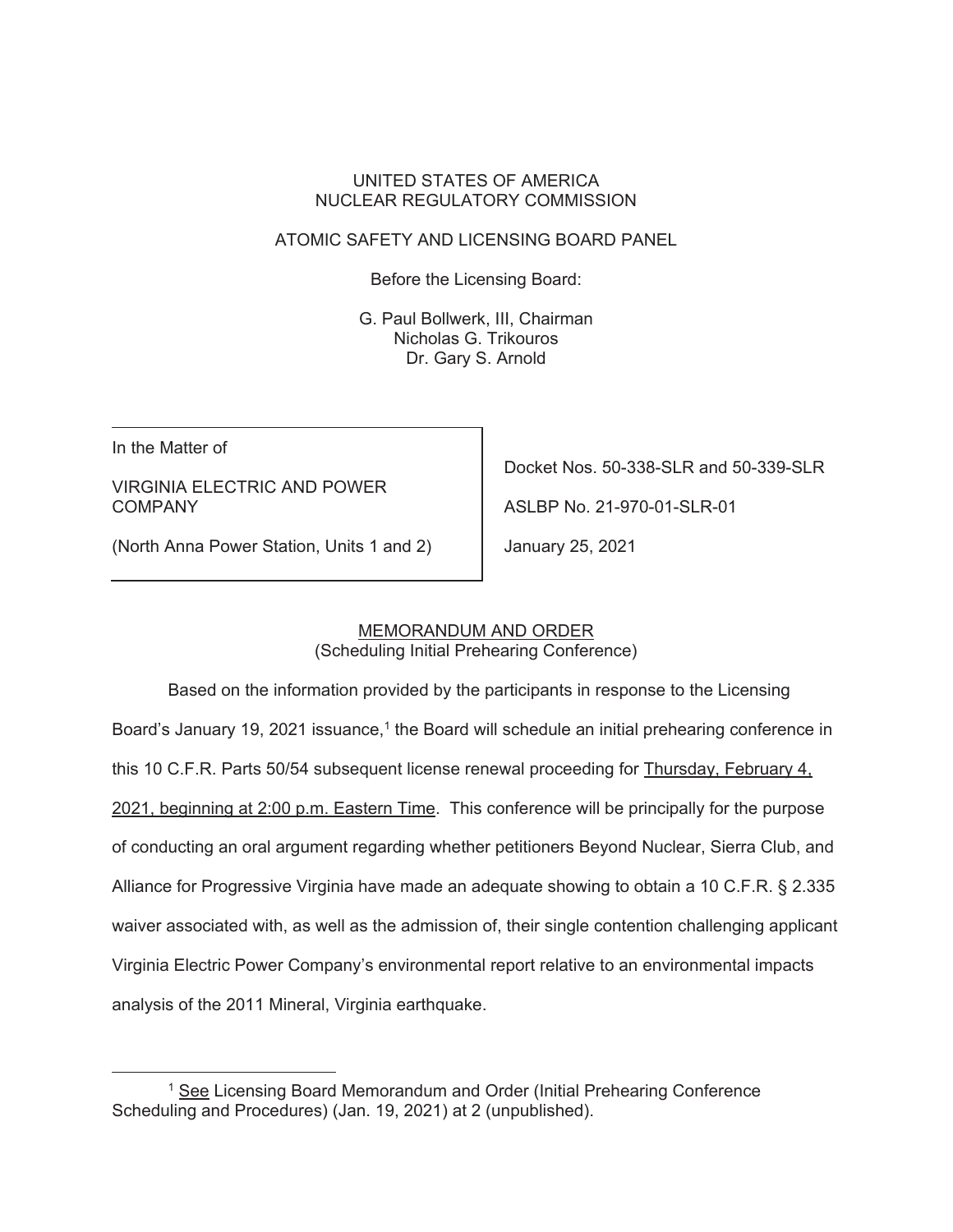As was noted in our prior issuance, $2$  the conference will be conducted virtually using the Cisco WebEx web conferencing platform. Board law clerk Molly Mattison will contact the participants' counsel by e-mail (1) regarding scheduling a test session conducted by the Licensing Board Panel's Information Technology staff to identify and mitigate any technical issues concerning access to the status conference; and (2) to provide information about accessing the Cisco WebEx web conference by participants' counsel and access by listen-only telephone lines by others wanting to hear the conference. The Board also anticipates issuing an additional memorandum prior to the conference providing information to (1) the participants' counsel about particular questions or issues they should be prepared to address during the conference; and (2) interested members of the public and the press about how to access the conference via a listen-only telephone connection.

It is so ORDERED.

# FOR THE ATOMIC SAFETY AND LICENSING BOARD

 $\mathcal{L}=\mathcal{L}=\mathcal{L}=\mathcal{L}=\mathcal{L}=\mathcal{L}=\mathcal{L}=\mathcal{L}=\mathcal{L}=\mathcal{L}=\mathcal{L}=\mathcal{L}=\mathcal{L}=\mathcal{L}=\mathcal{L}=\mathcal{L}=\mathcal{L}=\mathcal{L}=\mathcal{L}=\mathcal{L}=\mathcal{L}=\mathcal{L}=\mathcal{L}=\mathcal{L}=\mathcal{L}=\mathcal{L}=\mathcal{L}=\mathcal{L}=\mathcal{L}=\mathcal{L}=\mathcal{L}=\mathcal{L}=\mathcal{L}=\mathcal{L}=\mathcal{L}=\mathcal{L}=\mathcal{$ */RA/*

G. Paul Bollwerk, III, Chairman ADMINISTRATIVE JUDGE

Rockville, Maryland January 25, 2021

<sup>&</sup>lt;sup>2</sup> See id. at 3.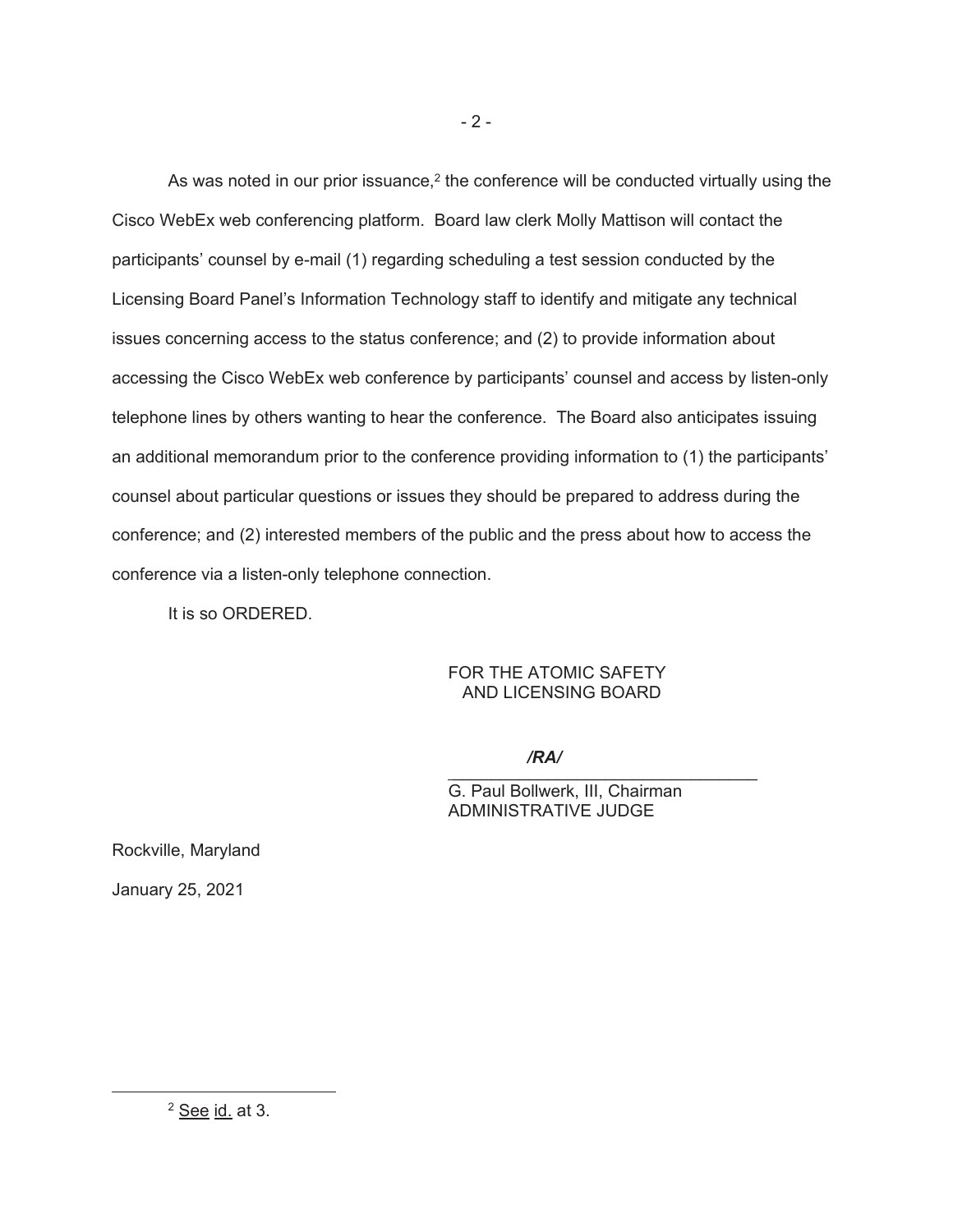### UNITED STATES OF AMERICA NUCLEAR REGULATORY COMMISSION

In the Matter of

VIRGINIA ELECTRIC AND POWER COMPANY  $\overrightarrow{)}$  Docket Nos. 50-338 and 50-339-SLR

 $)$ 

 $)$ 

(North Anna Power Station ) Units 1 and 2)

# CERTIFICATE OF SERVICE

I hereby certify that copies of the foregoing **MEMORANDUM AND ORDER (Scheduling Initial Prehearing Conference)** have been served upon the following persons by Electronic Information Exchange.

U.S. Nuclear Regulatory Commission Office of Commission Appellate Adjudication Mail Stop: O-16B33 Washington, DC 20555-0001 E-mail: ocaamail@nrc.gov

U.S. Nuclear Regulatory Commission Atomic Safety and Licensing Board Panel Mail Stop: T-3F23 Washington, DC 20555-0001

G. Paul Bollwerk, III, Chairman Administrative Judge

Nicholas G. Trikouros Administrative Judge

Dr. Gary S. Arnold Administrative Judge

Ian Curry, Law Clerk Stephanie Fishman, Law Clerk Molly Mattison, Law Clerk

E-mail: paul.bolwerk@nrc.gov nicholas.trikouros@nrc.gov gary.arnold@nrc.gov ian.curry@nrc.gov stephanie.fishman@nrc.gov molly.mattison@nrc.gov

U.S. Nuclear Regulatory Commission Office of the Secretary of the Commission Mail Stop: O-16B33 Washington, DC 20555-0001 E-mail: hearingdocket@nrc.gov

U.S. Nuclear Regulatory Commission Office of the General Counsel Mail Stop - O-14A44 Washington, DC 20555-0001 Tison Campbell, Esq. Travis Jones, Esq. Joseph McManus, Esq. Anita Naber, Esq. David Roth, Esq. Jennifer Scro, Esq. Sherwin Turk, Esq. Brian Newell, Paralegal Stacy Schumann, Paralegal E-mail: tison.campbell@nrc.gov travis.jones@nrc.gov joseph.mcmanus@nrc.gov anita.naber@nrc.gov david.roth@nrc.gov jennifer.scro@nrc.gov sherwin.turk@nrc.gov brian.newell@nrc.gov stacy.schumann@nrc.gov

Dominion Energy Services, Inc.

William S. Blair, Esq. 120 Tredegar Street, RS-2 Richmond, VA 23219 Email: william.s.blair@dominionenergy.com